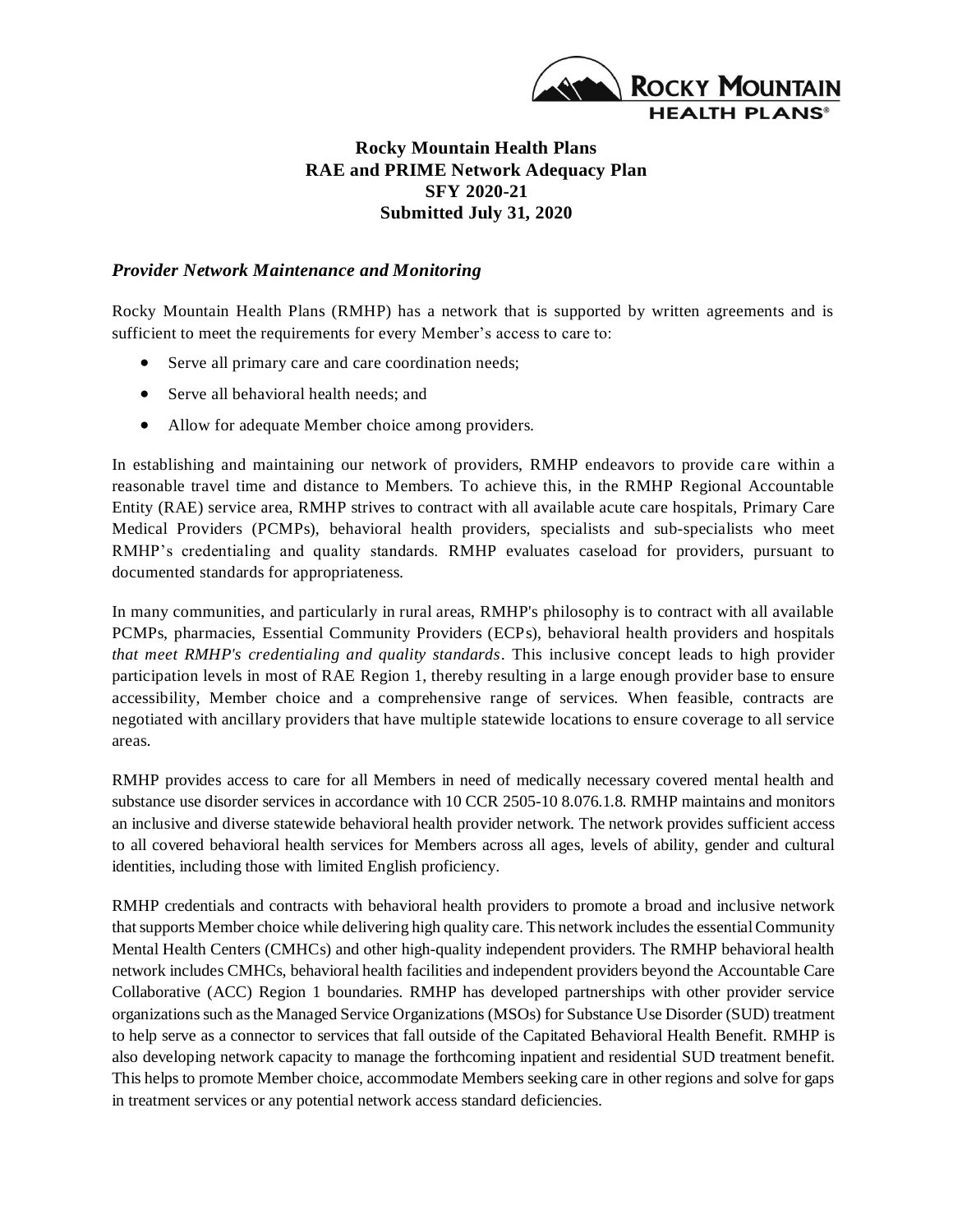## *Ensuring Accurate Provider Information Is Available to Members*

RMHP ensures that accurate provider information is available to Members through a quarterly information review process. RMHP's Provider Network Management (PNM) staff distributes mailings to providers asking them to visit rmhp.org to ensure all information is correct. RMHP asks providers to sign and return an attestation form and to update any incorrect information via a Provider Update form. In 2019, RMHP began tracking all returned forms by provider name/group to identify non-responsive providers for follow-up. Additionally, RMHP utilizes the services of a third party vendor to do direct outreach to PCMP practices for the same purpose.

RMHP also conducts a quarterly provider attributes process. Through this process, RMHP sends PCMPs, behavioral health providers and Prime specialists a provider demographic tool to complete and return to RMHP to help capture relevant and up-to-date demographic information for Members. Examples of survey questions include languages spoken, cultural competency trainings taken, and whether a provider is a Safe Space Provider for Members who identify as lesbian, gay, bisexual, transgender, queer or questioning (LGBTQ). RMHP uses the information collected from the demographic tools to populate our network directories, provide up-to-date information to Members who contact us via our OneCall Center, and enable our care coordinators to connect Members with appropriate care. In addition, RMHP uses this information to update the data on the Provider Information File that is used for the Health First Colorado Enrollment website's provider directory. RMHP adds questions to the demographic tool as needs arise. Most recently, RMHP added a question about telehealth services in response to the increased interest in and adoption of telehealth prompted by the COVID-19 pandemic.

## *Making Accurate and Timely Provider Information Available to Members*

During the RMHP RAE enrollment process, RMHP provides new RAE Members with information on how to access the most up-to-date list of providers. The provider directory is available on RMHP's website, at [rmhp.org](http://rmhp.org/) -> **Find a Provider**. RMHP updates the online provider search tool weekly. Members are also able to download PDF versions of the directories from the **RMHP** website and can request a printed copy by contacting the RMHP OneCall Center. The directories are also available to providers for their use in directing the Member to in-network specialty care and behavioral health care.

RMHP's directories includes the following information:

- Name, address, telephone and website
- Ability to provide physical access, reasonable accommodations, and accessible equipment
- Capacity to accept new Medicaid Members
- Cultural and language expertise (including ASL)

RMHP does not include office hour information on the directories at this time. RMHP is collecting this data through the provider attributes survey process and developing a database that will use the data collected to populate our print and online provider directories.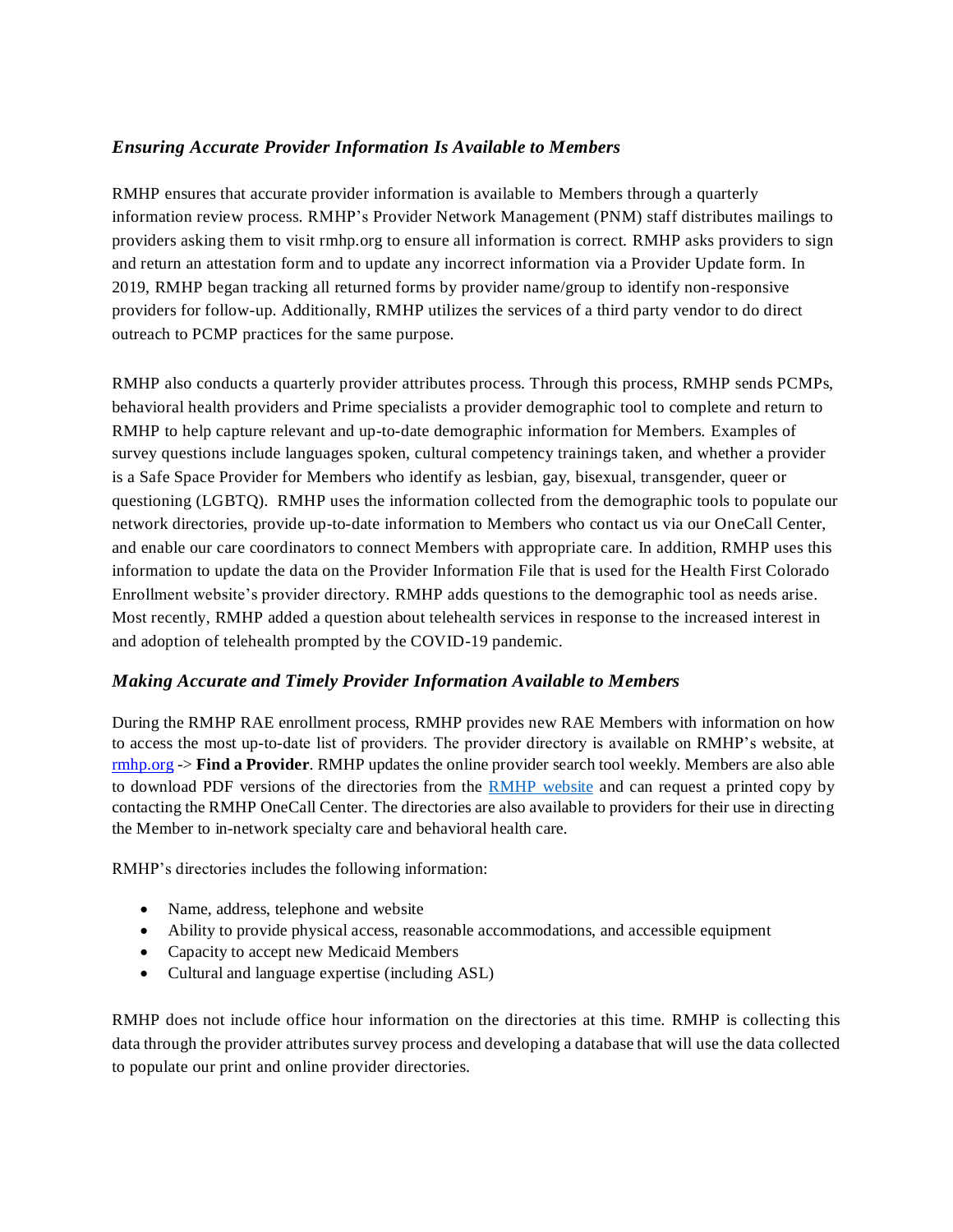## *Calculating and Monitoring Access to Care Metrics*

RMHP uses Quest Analytics software to calculate time/distance results, ratios, timeliness standards and other access to care metrics, including the geographic location of providers in relationship to where Medicaid Members live. RMHP has attached current network provider counts as Appendix A and current Network Analysis reports as Appendix B.

### *Target Provider to Member Ratios*

RMHP's Network Advisory Council (NAC) reviews the RMHP network for sufficient numbers and types of practitioners who provide primary care, behavioral health care and specialty care to meet the needs of Members, and confirms that RMHP has mechanisms in place for Members to access primary care, behavioral health care and specialty care.

- Adult primary care providers: One (1) practitioner per eighteen hundred (1,800) adult Members
- Mid-level adult primary care providers: One (1) practitioner per twelve hundred (1,200) adult Members
- Pediatric primary care providers: One (1) PCMP Provider per eighteen hundred (1,800) child Members
- Adult mental health providers: One (1) practitioner per eighteen hundred (1,800) adult Members
- Pediatric mental health providers: One (1) practitioner per eighteen hundred (1,800) child Members
- Substance use disorder providers: One (1) practitioner per eighteen hundred (1,800) Members

RMHP maintains criteria regarding access to appropriate practitioner care. The following are geographic and temporal goals used to evaluate access to care.

|                                           | <b>Urban County</b>          |                                | <b>Rural County</b>          |                                       | <b>Frontier County</b>       |                                |
|-------------------------------------------|------------------------------|--------------------------------|------------------------------|---------------------------------------|------------------------------|--------------------------------|
| <b>Required Providers</b>                 | Maximum<br>Time<br>(minutes) | Maximum<br>Distance<br>(miles) | Maximum<br>Time<br>(minutes) | Maximum<br><b>Distance</b><br>(miles) | Maximum<br>Time<br>(minutes) | Maximum<br>Distance<br>(miles) |
| Adult<br>Primary<br>Care<br>Providers     | 30                           | 30                             | 45                           | 45                                    | 60                           | 60                             |
| Pediatric<br>Primary<br>Care<br>Providers | 30                           | 30                             | 45                           | 45                                    | 60                           | 60                             |
| Gynecology, OB/GYN                        | 30                           | 30                             | 45                           | 45                                    | 60                           | 60                             |

#### **PCMP Network Time and Distance Standards**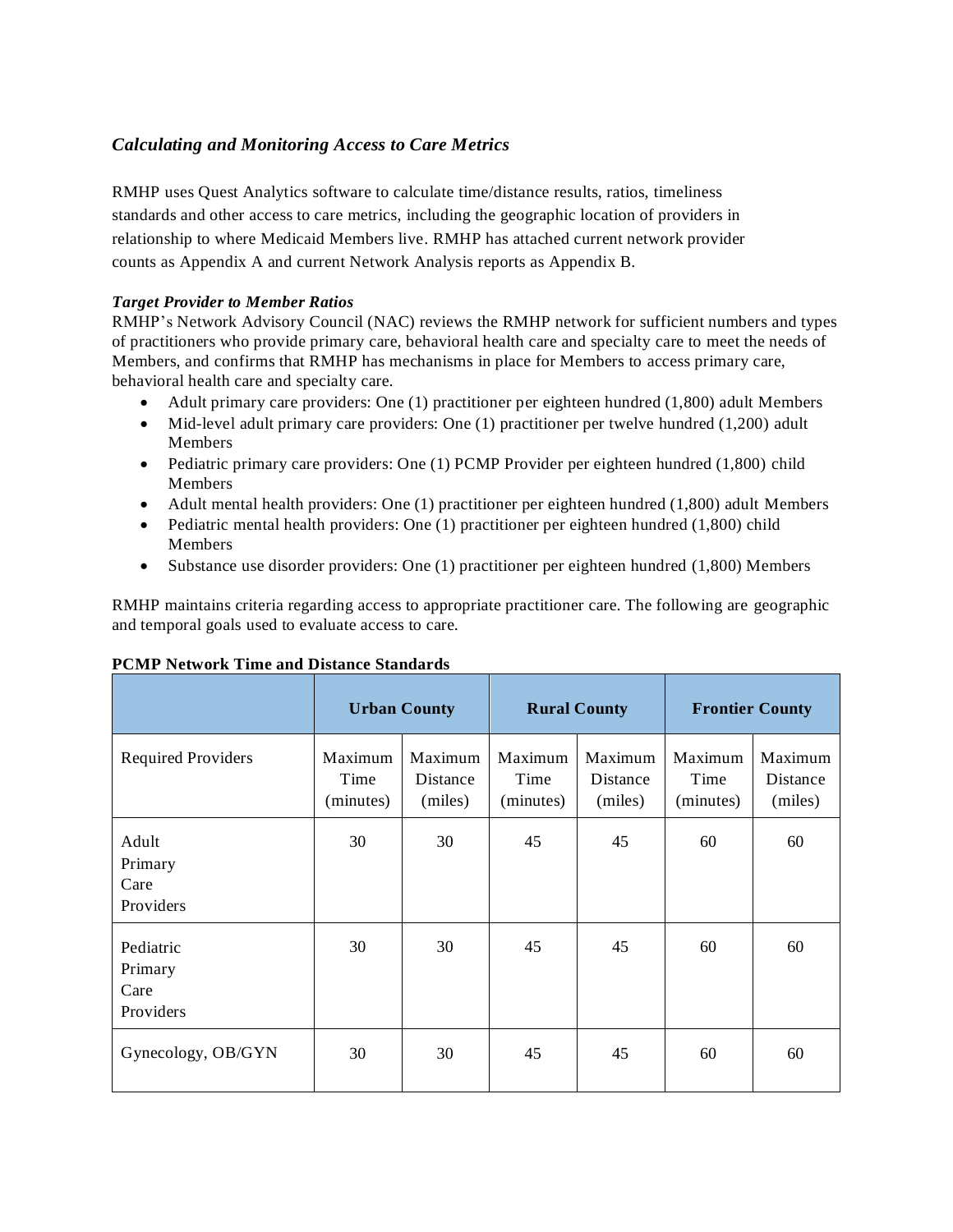|                              |                              | <b>Urban County</b>            |                              | <b>Rural County</b>            |                              | <b>Frontier County</b>         |
|------------------------------|------------------------------|--------------------------------|------------------------------|--------------------------------|------------------------------|--------------------------------|
| Required<br>Providers        | Maximum<br>Time<br>(minutes) | Maximum<br>Distance<br>(miles) | Maximum<br>Time<br>(minutes) | Maximum<br>Distance<br>(miles) | Maximum<br>Time<br>(minutes) | Maximum<br>Distance<br>(miles) |
| Adult<br>Specialists         | 30                           | 30                             | 60                           | 60                             | 100                          | 100                            |
| Pediatric<br>Specialists     | 30                           | 30                             | 60                           | 60                             | 100                          | 100                            |
| Hospitals<br>(acute<br>care) | 20                           | 20                             | 30                           | 30                             | 60                           | 60                             |
| Pharmacy                     | 10                           | 10                             | 30                           | 30                             | 60                           | 60                             |

### **Additional Prime Network Time and Distance Standards**

RMHP's goal is to provide access to services to the extent such services are relatively available based on location, number and types of providers, cost and suitability of care, RMHP's credentialing requirement and considering usual travel patterns within the community. For any urban areas, RMHP works to provide each Member a choice of at least two (2) PCMPs within their zip code or within the maximum distance for their county classification. Each goal, criteria and ratio described herein is only a goal and not a binding standard. RMHP uses Quest Analytics software to measure the distance between the Members and the providers in the region.

Additional availability criteria for appointment and wait times are as follows. RMHP monitors these goals through interdepartmental activities that the NAC reviews and evaluates. RMHP's PNM department will follow-up on any actions identified as necessary by the NAC.

## **Emergency/Urgent Care**

- Immediate access to emergency/life and limb-threatening medical and behavioral health care 24 hours a day, 7 days a week.
- Access to urgent medical care appointments within 24 hours of request made to the provider.

#### **Non-Urgent Symptomatic Care Appointment**

Access to non-urgent symptomatic (acute) care within 7 days of request.

## **Non-Symptomatic Routine and Preventive Well-Care Appointment**

Access for adult non-symptomatic well care physical examinations within one (1) month after the request; unless an appointment is required sooner to ensure the provision of screenings in accordance with the Department of Health Care Policy and Financing's (the Department) accepted Early and Periodic Screening, Diagnostic and Treatment (EPSDT) schedules.

## *Behavioral Health Network Availability (Timeliness) & Access (Geographic Distribution)*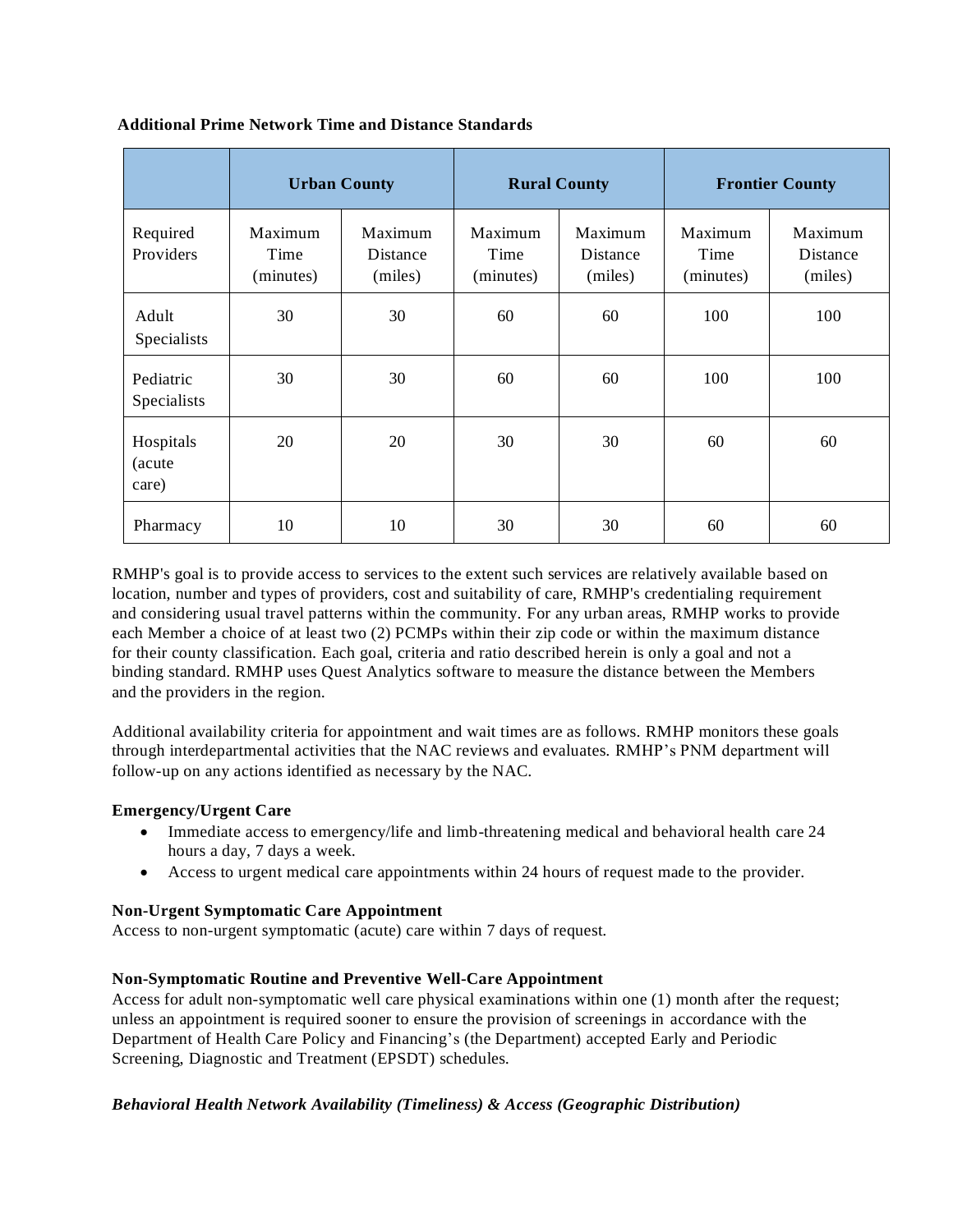RMHP maintains criteria regarding access to appropriate practitioner care. The following are geographic and temporal goals used to evaluate access to care:

|                                                                            |                              | <b>Urban County</b>            | <b>Rural County</b>          |                                | <b>Frontier County</b>       |                               |
|----------------------------------------------------------------------------|------------------------------|--------------------------------|------------------------------|--------------------------------|------------------------------|-------------------------------|
| <b>Required Providers</b>                                                  | Maximum<br>Time<br>(minutes) | Maximum<br>Distance<br>(miles) | Maximum<br>Time<br>(minutes) | Maximum<br>Distance<br>(miles) | Maximum<br>Time<br>(minutes) | Maximum<br>Distance<br>(miles |
| Hospitals (acute<br>care)                                                  | 20                           | 20                             | 30                           | 30                             | 60                           | 60                            |
| Psychiatrists and<br>other psychiatric<br>prescribers, for<br>adults       | 30                           | 30                             | 60                           | 60                             | 90                           | 90                            |
| Psychiatrists and<br>other psychiatric<br>prescribers; serving<br>children | 30                           | 30                             | 60                           | 60                             | 90                           | 90                            |
| <b>Mental Health</b><br>Provider;<br>serving adults                        | 30                           | 30                             | 60                           | 60                             | 90                           | 90                            |
| Mental Health<br>Provider; serving<br>children                             | 30                           | 30                             | 60                           | 60                             | 90                           | 90                            |
| Substance Use<br>Disorder<br>Provider;<br>serving adults                   | 30                           | 30                             | 60                           | 60                             | 90                           | 90                            |
| Substance Use<br>Disorder<br>Provider; serving<br>children                 | 30                           | 30                             | 60                           | 60                             | 90                           | 90                            |

### **Behavioral Health Network Time and Distance Standards**

RMHP's goal is to provide access to behavioral health services to the extent such services are available based on location, number and types of providers, cost and suitability of care, RMHP's credentialing requirement and consideration of usual travel patterns within the community. In urban areas, RMHP works to provide each Member a choice of at least two (2) Behavioral Health Providers within their zip code or within the maximum distance for their county classification. Each goal, criteria and ratio described herein is only a goal and not a binding standard. RMHP uses Quest Analytics software to measure the distance between the Members and the providers in the region. Please refer to the RAE and Prime Network Analysis reports attached to this report.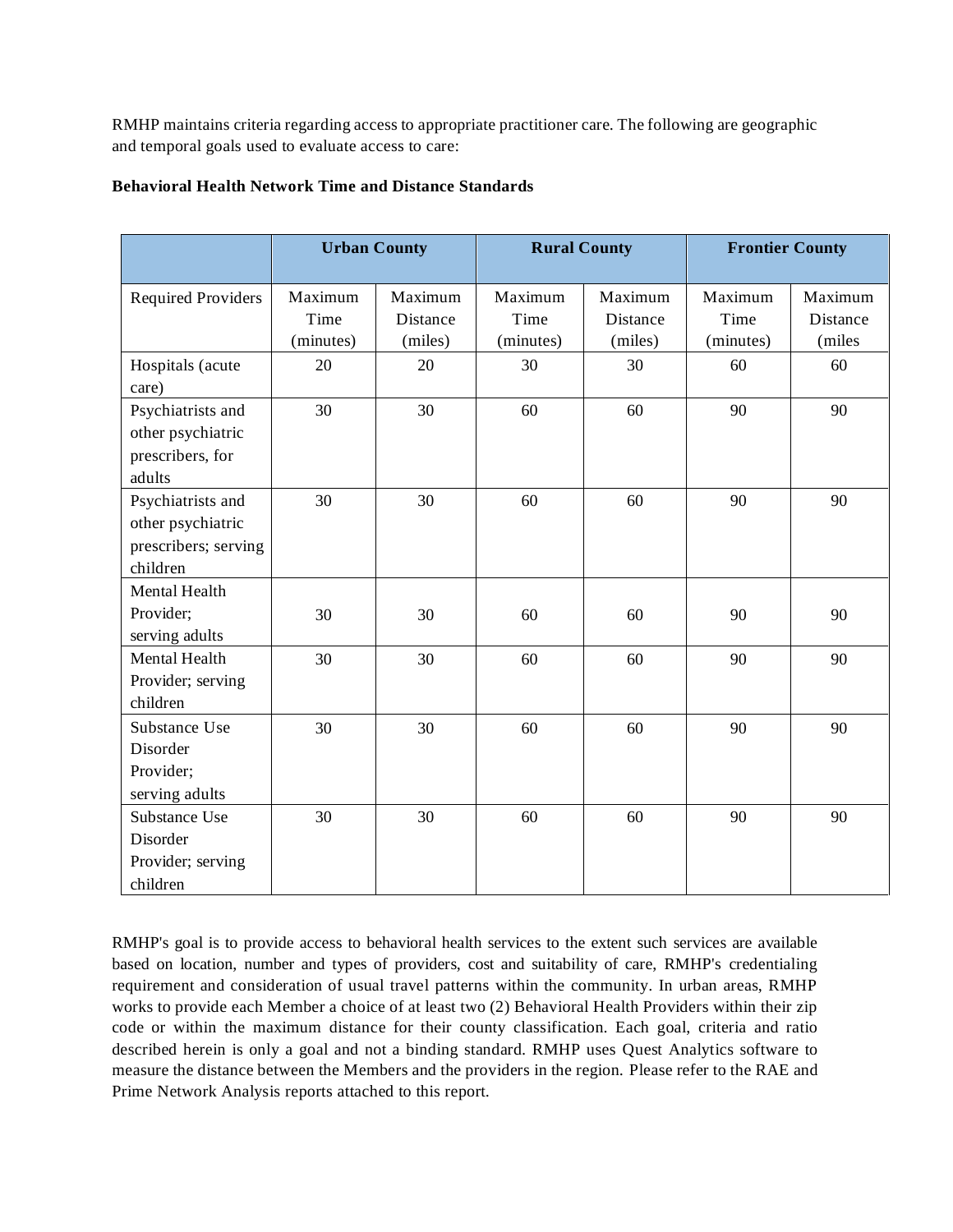### **Emergency Behavioral Health Care**

Access to emergency behavioral health care by phone within fifteen (15) minutes after the initial contact, including TTY accessibility; in person within one (1) hour of contact in urban and suburban areas, in person within two (2) hours after contact in Rural and Frontier areas.

### **Non-urgent, Symptomatic Behavioral Health Services**

Access to non-urgent, symptomatic behavioral health services within seven (7) days after a Member's request; a behavioral health intake appointment is not considered to be a treatment appointment for nonurgent, symptomatic care. Additionally, Members may not be placed on waiting lists for initial routine Behavioral Health (BH) services.

## *Behavioral Health Providers Accepting Mental Health Certifications*

| <b>Region 1</b> | <b>Region 2</b> | <b>Region 3</b> | <b>Region 4</b> | <b>Region 5</b> | Region 6 | Region |
|-----------------|-----------------|-----------------|-----------------|-----------------|----------|--------|
| 369             | 430             | 534             | 205             |                 | 345      | 145    |

RMHP contracts with all of the Community Mental Health Centers (CMHCs) in Region 1. In the event that other providers in Region 1 that accept mental health certifications become available, RMHP will work with the provider to participate or enter into Single Case Agreements as needed. RMHP is also able to enter into SCAs with providers outside our region as needed.

## *Meeting the Needs of Region 1's Member Population*

## *Accessing Services Not Covered by RMHP*

RMHP assists Members with accessing services covered by Health First Colorado and not offered by RMHP. Member materials provide information on how to contact RMHP. Enrollees must pay for services that are not covered by RMHP and Health First Colorado. RMHP explains this information in the *Member Handbook*. The county health departments in our region have information on programs such as transportation, supplemental food programs for children and pregnant women, and dental care. These services are not covered by RMHP, but providers or Members can find out more about them by calling the RMHP OneCall Center (888-282-8801) or contacting their Care Coordinator.

#### *Members Diagnosed with Substance Use Disorders*

RMHP has developed a unique system of episodic payments to improve the provision of substance use disorder (SUD) treatment in the Prime counties. Currently, two large, multi-provider advanced primary care clinics are participating in this program. In these clinics, Members can receive high-quality primary care, including medication-assisted treatment (MAT), and behavioral health care in an integrated setting. If Members need a higher level of care, RMHP is developing a process that coordinates high-quality transitions between office-based opioid and alcohol dependency treatment and an external therapy-based program for substance use disorders. In addition to the payment pilot, a number of clinics offer MAT in the Prime counties.

In addition, RMHP has developed a specialty opioid treatment infrastructure. RMHP's network features eight centers that provide services as Opioid Treatment Providers (OTPs) capable of treating Members with opioid use disorder. For rural members, RMHP collaborates with addiction specialists to provide SUD treatment by telemedicine.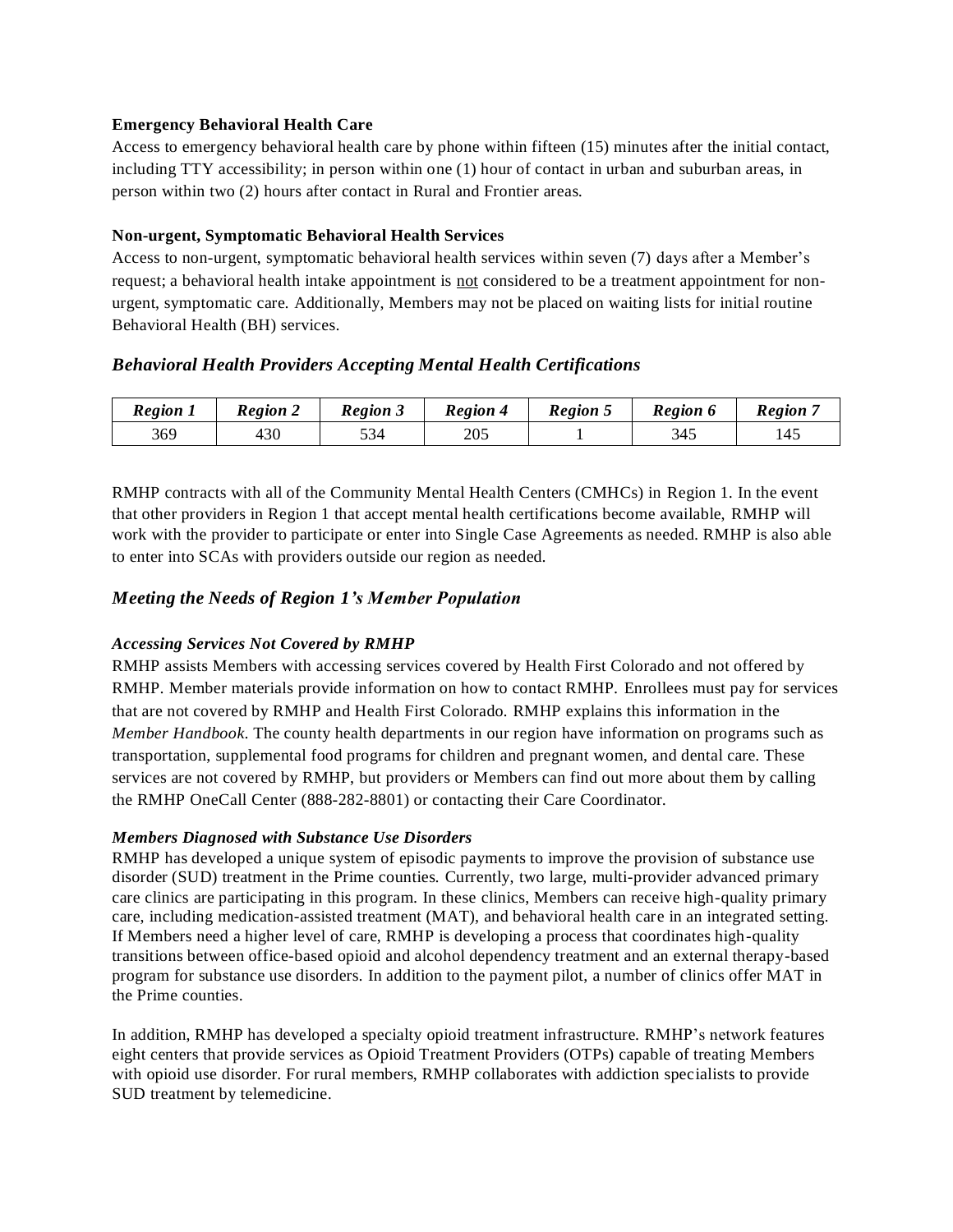Moreover, RMHP is participating in Department-led workgroups around the expansion of the SUD benefit. We are engaged in both the SUD treatment capacity-building workgroup as well as the SUD Implementation workgroup, working alongside the Department, other RAEs and Managed Service Organization. Internally, RMHP is expanding our network of SUD providers including residential and inpatient facilities as well as other forms of recovery and treatment services.

#### *Members Living with Physical Disabilities or Needing Reasonable Accommodation*

When available, RMHP publishes information about a providers' ability to support Members needing reasonable accommodation, adapted physical access or special equipment in its Provider Directory. Members who are hard of hearing may dial 711 to access Relay Colorado services. RMHP has also adopted standards for transacting business with Members who are unable to communicate to make decisions on their own behalf. Appropriate family members or legal guardians are identified and included in Member enrollment and care decisions.

All RMHP buildings meet accessibility standards for people with disabilities such as parking spaces, ramps, doorways, elevator accessibility to all floors in our offices, and Braille signs. RMHP is developing a plan to monitor physical access for people with disabilities at our PCMP provider locations through office assessments. At the current time, RMHP asks PCMPs to self-report this information via the quarterly provider attributes survey process and results are published in RMHP's provider directories.

In the community, RMHP Care Coordinators work closely with Members who may need physical or other reasonable accommodation. Care Coordinators are available to attend provider appointments at the request of the Member and can identify the resources available in the community to support accommodation. RMHP offers alternative PCMP practice locations that meet the Americans with Disabilities Act of 1990 (ADA) access standards and communication standards based upon Member need.

#### *Members with Complex Medical and Social Needs*

RMHP addresses the needs of Members with complex medical, behavioral and social needs in a number of ways. RMHP customer service representatives make at least two attempts for outbound welcome calls to all new Medicaid Members, at which time they inquire about special needs or chronic conditions. If the Member indicates a need, the Representative will refer the Member to Care Coordination for further assessment of needs and connection to care.

Additionally, RMHP Care Coordination staff receives referrals from providers and other community organizations. RMHP receives real time hospital admission, discharge, transfer (ADT) and emergency department (ED) visit data. RMHP uses this data to connect with Members admitted to a facility or the ED to ensure that Members have the information and resources needed for an appropriate transition of care. RMHP has a software platform that allows for shared documentation among care coordinators, including community based care coordination teams. This software also assists care coordinators in follow-up with engaged Members. The RMHP *ACC RAE Population Health Management Strategic Plan* provides an overview of RMHP's Care Coordination processes for Members with needs ranging from preventive care reminders to those with complex needs.

RMHP's community based care coordination team model with community anchor organizations allows for close connection to community based services to support the unique medical, behavioral health and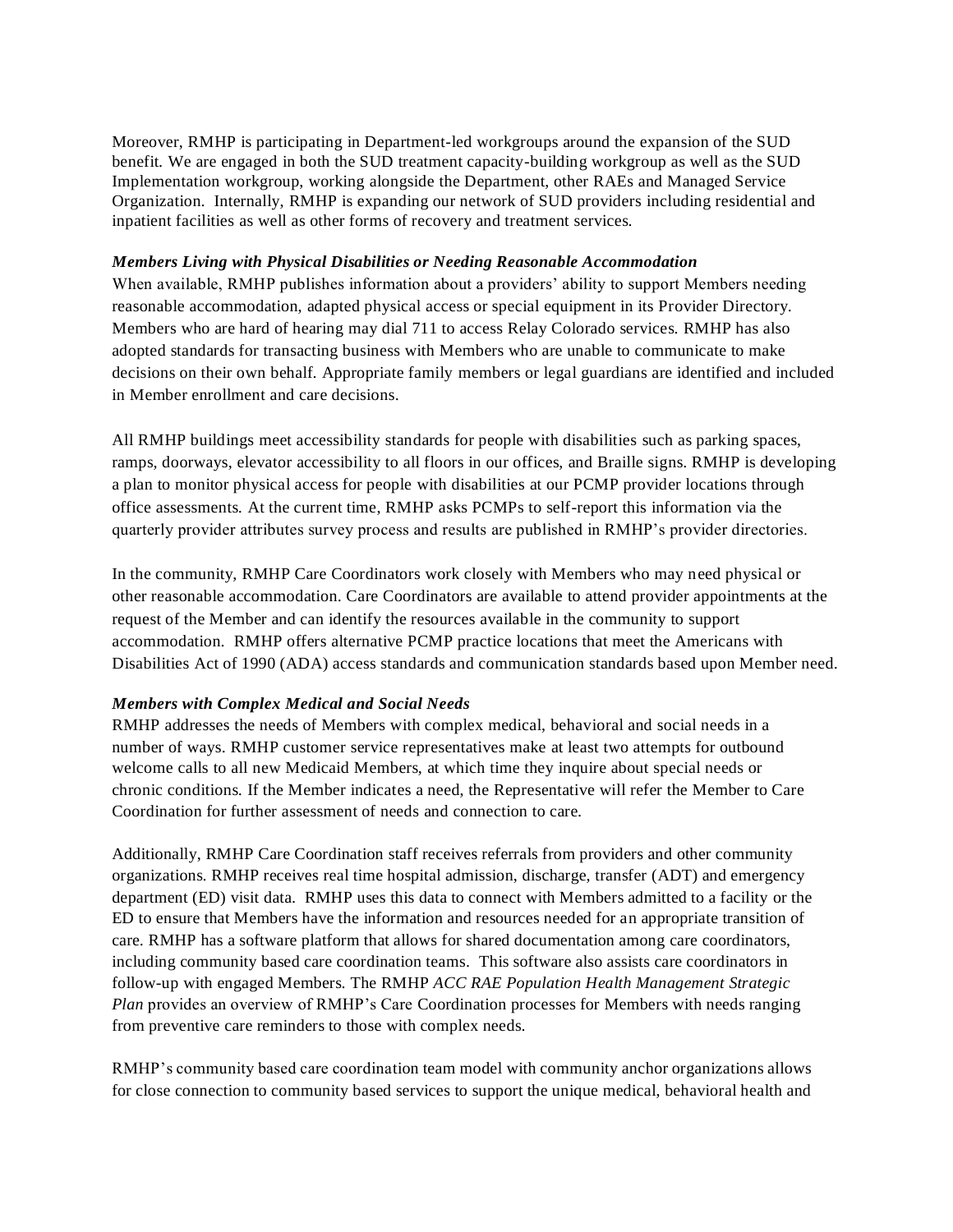social needs of all Members. Local care coordinators perform outreach and build relationships with community-based providers in order to facilitate warm hand-off referrals.

#### *Members with Limited English Proficiency and Illiteracy*

In an effort to meet non-English speaking Members' needs, RMHP has identified health care providers who speak languages other than English, including American Sign Language. When available, RMHP publishes the cultural and language expertise of providers in its Provider Directory. When direct interaction with a bilingual health care provider is not possible, RMHP provides access to a language line with translators representing multiple languages available.

For Deaf members whose primary language is American Sign Language (ASL), the [Rural Interpreting](https://ccdhh.com/index.php/risp/)  [Services Project \(RISP\) Pilot](https://ccdhh.com/index.php/risp/) provides qualified ASL interpreters for individuals who are deaf, hard of hearing, or deafblind in rural areas of Colorado at no cost to consumers or service providers. Interpreting services are available for a variety of needs, including physical, dental and behavioral health services. Some areas outside of the Front Range (including Grand Junction and Pueblo) are included in RISP. RMHP provides information on RISP to providers through a variety of methods, including the RAE Resource Guide.

RMHP translates all Member materials into Spanish. Additionally, RMHP arranges to provide written interpretations of its Member materials as requested by Members for any foreign language. Spanish speaking customer service representatives or translation services are available to assist Spanish-speaking Members either by phone or in person. RMHP develops Members materials at an appropriate reading level and makes them available verbally for Members with low literacy ability. In the community, RMHP has initiated a Voice of the Consumer Latino Initiatives project to better understand how bilingual and monolingual Spanish speaking Members navigate the healthcare system and community resources and find solutions to the barriers they experience.

#### *Members with Special Needs*

Additionally, new Health First Colorado enrollees with special needs may continue to receive services from a non-plan provider for sixty (60) days from the date of enrollment with RMHP. The enrollee must be engaged in an ongoing course of treatment with the previous provider (who must also agree to the terms specified in Section 26-4-117, C.R.S. Persons with special health care needs as defined by 10 CCR 2505-10, section 8.205.9, who use specialists frequently for their health care may maintain the specialist as their PCMP or have access without referral to specialists for the needed care. The terms and conditions, including reimbursement rates, shall remain the same as prior to enrollment if the provider and enrollee agree to work in good faith with RMHP toward a transition.

#### *Member Transitions of Care*

RMHP has worked successfully with other RAEs to coordinate care when a RAE Member is transitioning to Region 1 or to another Region (from Region 1). RMHP regularly receives alerts and referrals from other RAEs, the Department, Department of Human Services and other entities when a Health First Colorado Member is transitioning to Region 1. When an alert is received, RMHP Care Coordination is notified and the Member or referring party is outreached to assess needs and establish appropriate care. If the Member is receiving care from a Behavioral Health Provider not contracted with RMHP, RMHP does one or all of the following: 1) attempts to contract with the Provider; 2) creates a single case agreement with the provider; 3) finds another provider to deliver care to the Member. When a Member assigned to Region 1 is identified as being assigned to another RAE, RMHP notifies the RAE to whom the Member is assigned and provides necessary information to support continuity of care. RMHP has outreached to other RAEs to develop formal policies and procedures for continuity of care and will update the Department as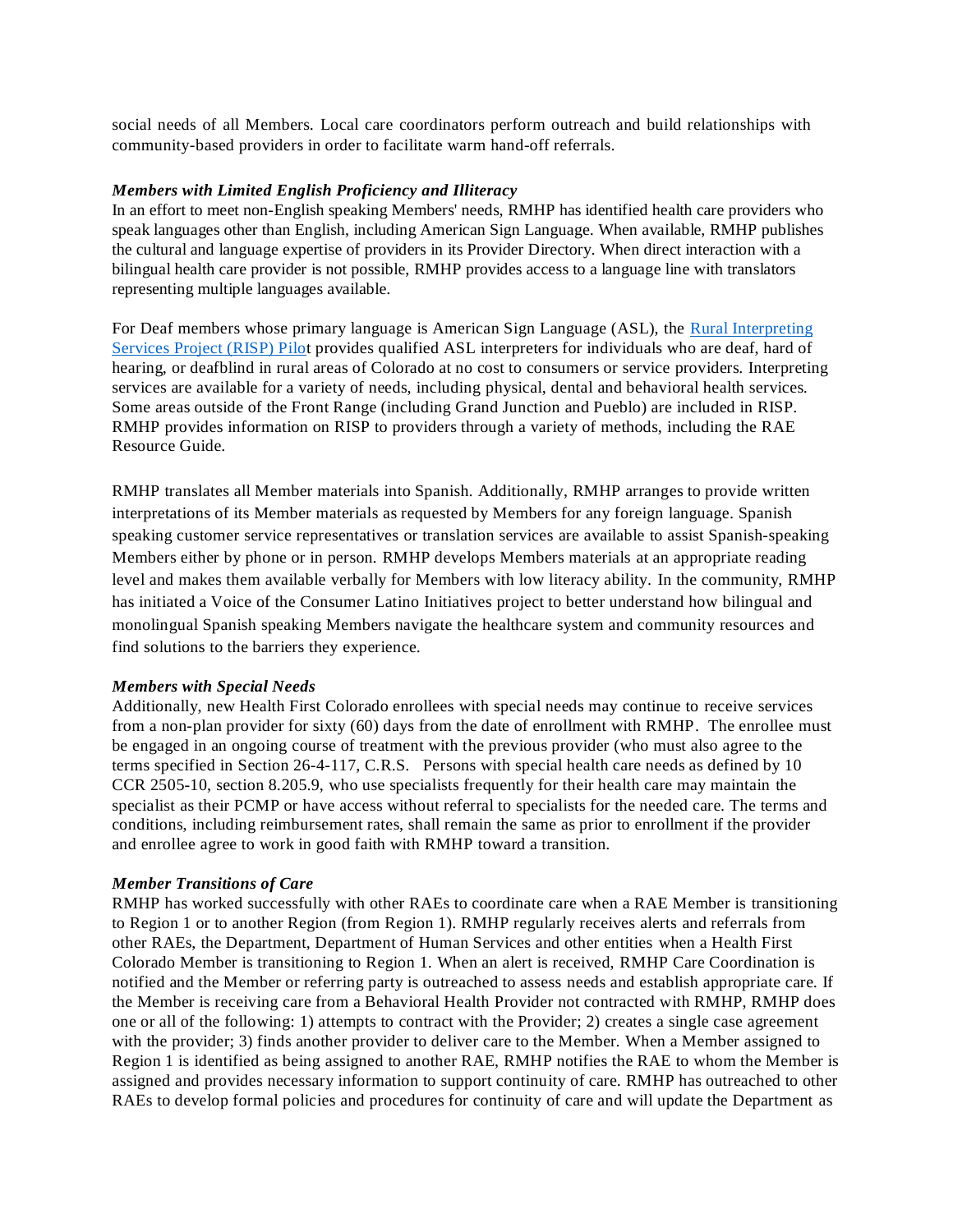these are developed and implemented. Additionally, RMHP has a system in place for monitoring panel size in our Provider Network and will recruit providers as necessary to assure adequate access to all covered services.

#### *Soliciting Feedback from Members*

RMHP routinely solicits feedback from Members to determine whether the provider network is meeting their needs through forums including Member Advisory Council meetings and focus groups. In summer 2019. RMHP and the Colorado Cross-Disability Coalition (CCDC) facilitated behavioral health focus groups for Members and providers throughout the region. CCDC issued a report to RMHP with recommendations for behavioral health changes in both the regular Medicaid and crisis programs. On behalf of RMHP, PDF Consulting conducted a year-long project to engage underserved Latino communities in RAE Region 1 and explore issues related to the prevention and treatment of behavioral health among Spanish-speaking Latino families with children ages 12-17. The project involved engaging with and learning from key informant interviews with community leaders and focus groups with Latino parents and children ages 12-17. PDF Consulting published a comprehensive report of findings for RMHP's use and dissemination. The findings have been discussed in various forums including the RMHP Member Experience Advisory Committee.

#### *Telehealth Expansion*

Telehealth can be especially valuable in rural and frontier areas such as RAE Region 1 by delivering care based on the preference of the Member and/or eliminating the need for Members to travel. RMHP is committed to the expansion of telehealth as a means of enhancing access to care for Members. RMHP supports providers with utilizing telehealth and has developed a Telehealth Toolkit designed to assist practices in either beginning or sustaining telehealth. In addition, RMHP offers RAE, Prime, Child Health Plan *Plus* (CHP+) and Medicare Members access to an on-demand telehealth platform called CareNow at no cost. As telehealth adoption and policy continue to evolve, RMHP is committed to enhancing the experience for Members and providers. As one example, RMHP is creating connectivity between our ondemand telehealth platform, CareNow and the Members' primary care medical home through our Health Information Exchange (HIE) partner, Quality Health Network (QHN).

#### *Women's Health*

Female Prime Members have access, without referral, to a women's health specialist within the network for covered care necessary to provide women's routine and preventive health care services. This is in addition to the Member's designated source of primary care if that source is not a women's health care specialist. New enrollees who are in their second or third trimester of pregnancy may continue to see their practitioner until the completion of post-partum care directly related to the delivery only if the practitioner agrees to terms as specified in Section 26-4-117, C.R.S. The terms and conditions, including reimbursement rates, shall remain the same as prior to enrollment if the provider and enrollee agree to work in good faith with RMHP toward a transition.

#### *Conclusion*

RMHP ensures network adequacy by maintaining and monitoring a network of appropriate providers – including an inclusive and diverse statewide behavioral health network – that meets the unique needs of the region's Member population. RMHP provides accurate and timely provider information to Members and monitors access to care through a variety of metrics and methods. In addition, RMHP continually solicits feedback on network adequacy from Members to identify and address areas for improvement.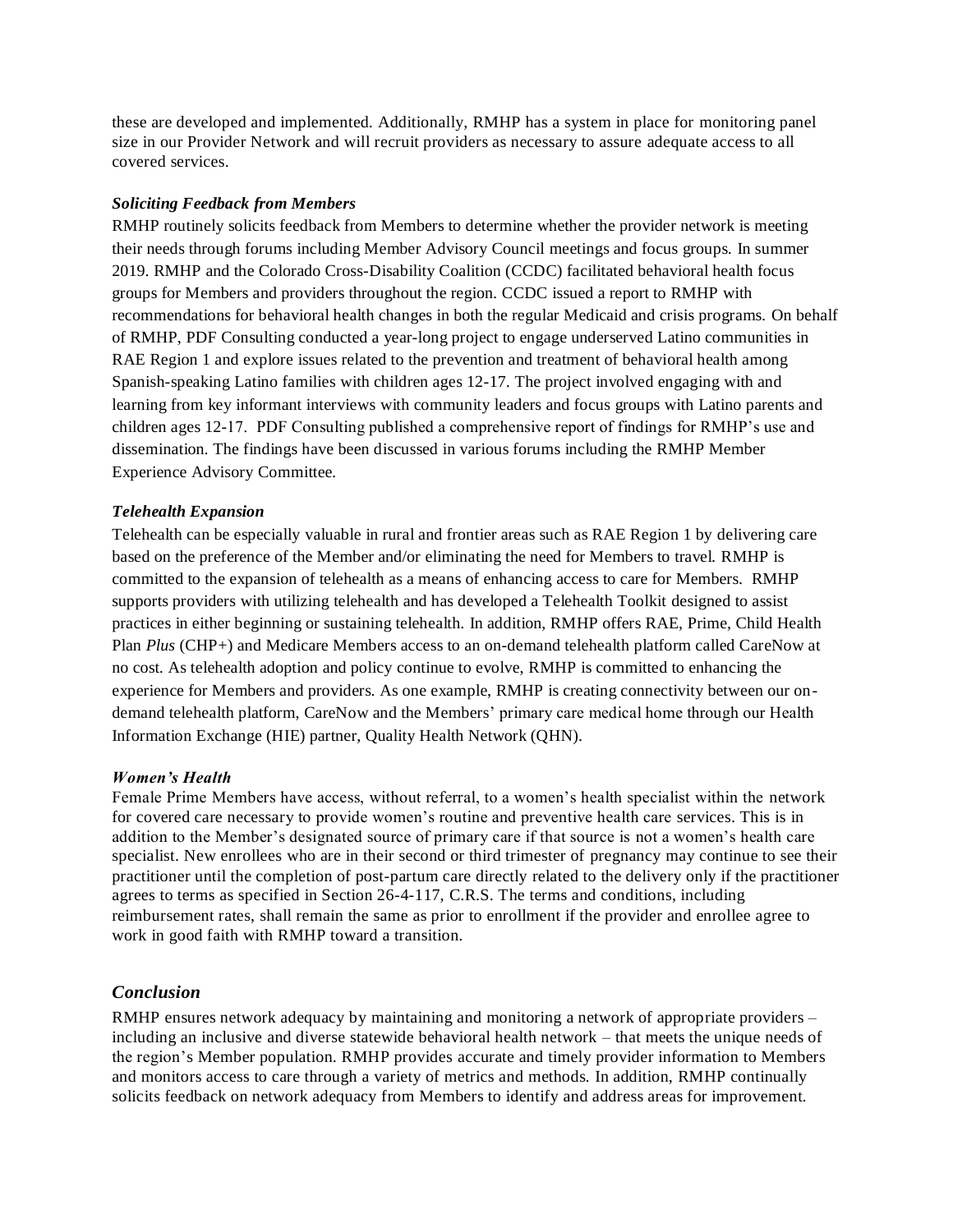| <b>RAE Physical Health Network</b>  |                            |  |  |  |
|-------------------------------------|----------------------------|--|--|--|
| <b>Provider Type</b>                | <b>Number of Providers</b> |  |  |  |
| <b>Adult Primary Care providers</b> | 478                        |  |  |  |
| Pediatric Primary Care providers    | 505                        |  |  |  |
| OB/GYN providers                    | 278                        |  |  |  |
| Family Planning providers           | 464                        |  |  |  |

| <b>RAE Statewide Behavioral Health Network</b>      |                         |                         |                         |                 |                    |              |                                |
|-----------------------------------------------------|-------------------------|-------------------------|-------------------------|-----------------|--------------------|--------------|--------------------------------|
| <b>Provider Type</b>                                | Regio<br>n <sub>1</sub> | Regio<br>n <sub>2</sub> | Regio<br>n <sub>3</sub> | Regio<br>$n\,4$ | <b>Region</b><br>5 | Regio<br>n 6 | <b>Regio</b><br>n <sub>7</sub> |
| SUD providers                                       | 143                     | 35                      | 55                      | 44              | 10                 | 67           | 15                             |
| Psychiatrists                                       | 121                     | 36                      | 136                     | 31              | 16                 | 51           | 36                             |
| <b>Adult Mental Health providers</b>                | 1171                    | 360                     | 607                     | 223             | 138                | 560          | 205                            |
| Pediatric Mental Health providers                   | 1047                    | 562                     | 536                     | 221             | 135                | 555          | 205                            |
| Providers Accepting Mental Health<br>Certifications | 369                     | 430                     | 534                     | 205             |                    | 345          | 145                            |

| <b>RAE Provider Network</b>             |     |
|-----------------------------------------|-----|
| Providers with After Hours Appointments | 239 |
| Providers with Weekend Appointments     | 152 |

| <b>RAE Providers Open to New Medicaid Patients</b> |                            |  |  |
|----------------------------------------------------|----------------------------|--|--|
| <b>Provider Type</b>                               | <b>Number of Providers</b> |  |  |
| <b>Adult Primary Care providers</b>                | 401                        |  |  |
| Pediatric Primary Care providers                   | 435                        |  |  |
| OB/GYN providers                                   | 269                        |  |  |
| Family Planning providers                          | 355                        |  |  |
| SUD providers                                      | 141                        |  |  |
| Psychiatrists                                      | 112                        |  |  |
| <b>Adult Mental Health providers</b>               | 1171                       |  |  |
| Pediatric Mental Health providers                  | 1047                       |  |  |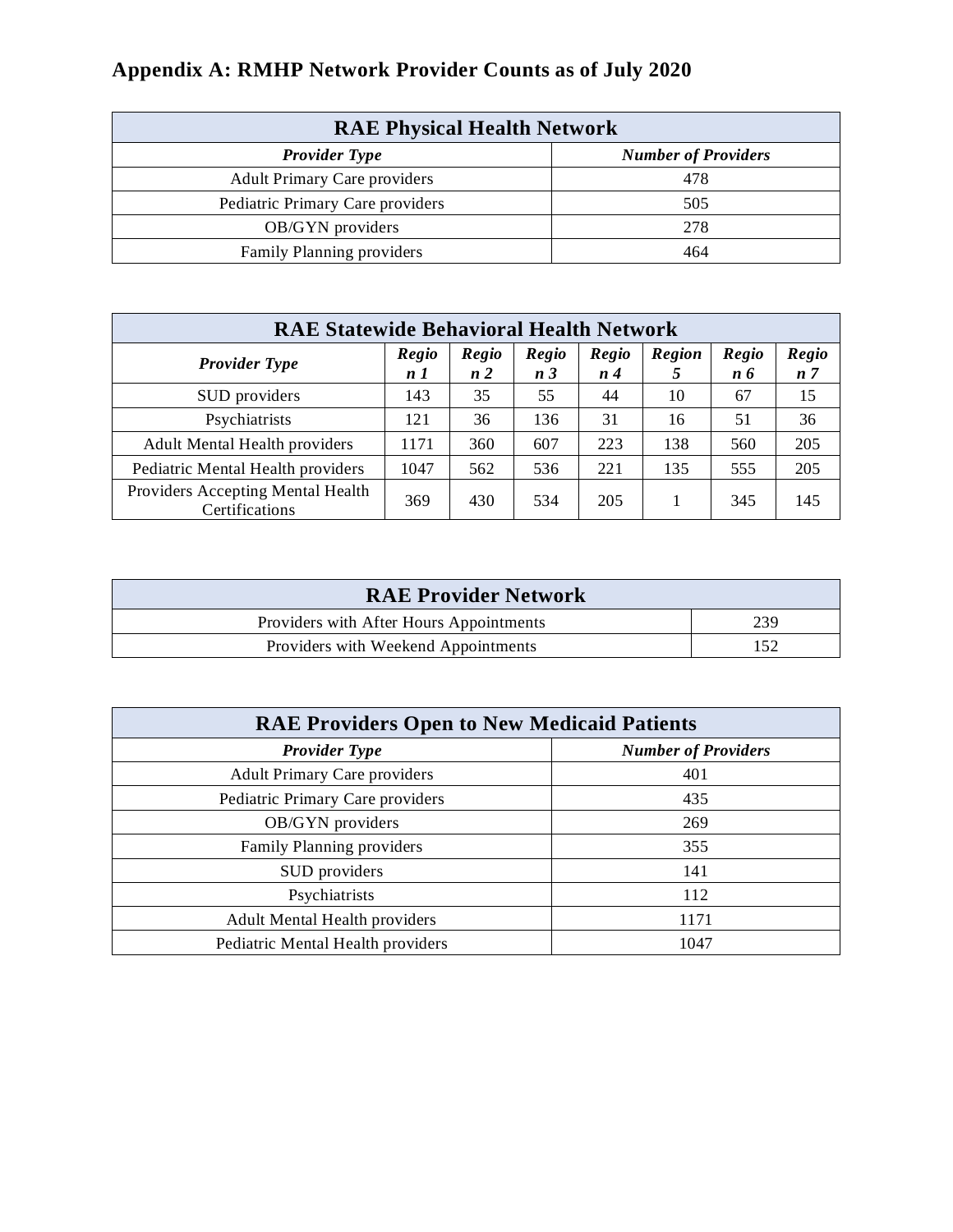| <b>SUD Providers</b> |                       |  |  |  |
|----------------------|-----------------------|--|--|--|
| County               | <b>Provider Count</b> |  |  |  |
| Archuleta            | $\overline{4}$        |  |  |  |
| Delta                | 1                     |  |  |  |
| Dolores              | $\boldsymbol{0}$      |  |  |  |
| Eagle                | $\overline{4}$        |  |  |  |
| Garfield             | 5                     |  |  |  |
| Grand                | 3                     |  |  |  |
| Gunnison             | $\overline{4}$        |  |  |  |
| Hinsdale             | $\boldsymbol{0}$      |  |  |  |
| Jackson              | $\boldsymbol{0}$      |  |  |  |
| La Plata             | 9                     |  |  |  |
| Larimer              | 43                    |  |  |  |
| Mesa                 | 40                    |  |  |  |
| Moffat               | $\overline{2}$        |  |  |  |
| Montezuma            | $\overline{2}$        |  |  |  |
| Montrose             | 14                    |  |  |  |
| Ouray                | $\mathbf{1}$          |  |  |  |
| Pitkin               | $\mathbf{1}$          |  |  |  |
| Rio Blanco           | 1                     |  |  |  |
| Routt                | $\overline{4}$        |  |  |  |
| San Juan             | $\boldsymbol{0}$      |  |  |  |
| San Miguel           | $\boldsymbol{0}$      |  |  |  |
| Summit               | 5                     |  |  |  |
| <b>Total</b>         | 143                   |  |  |  |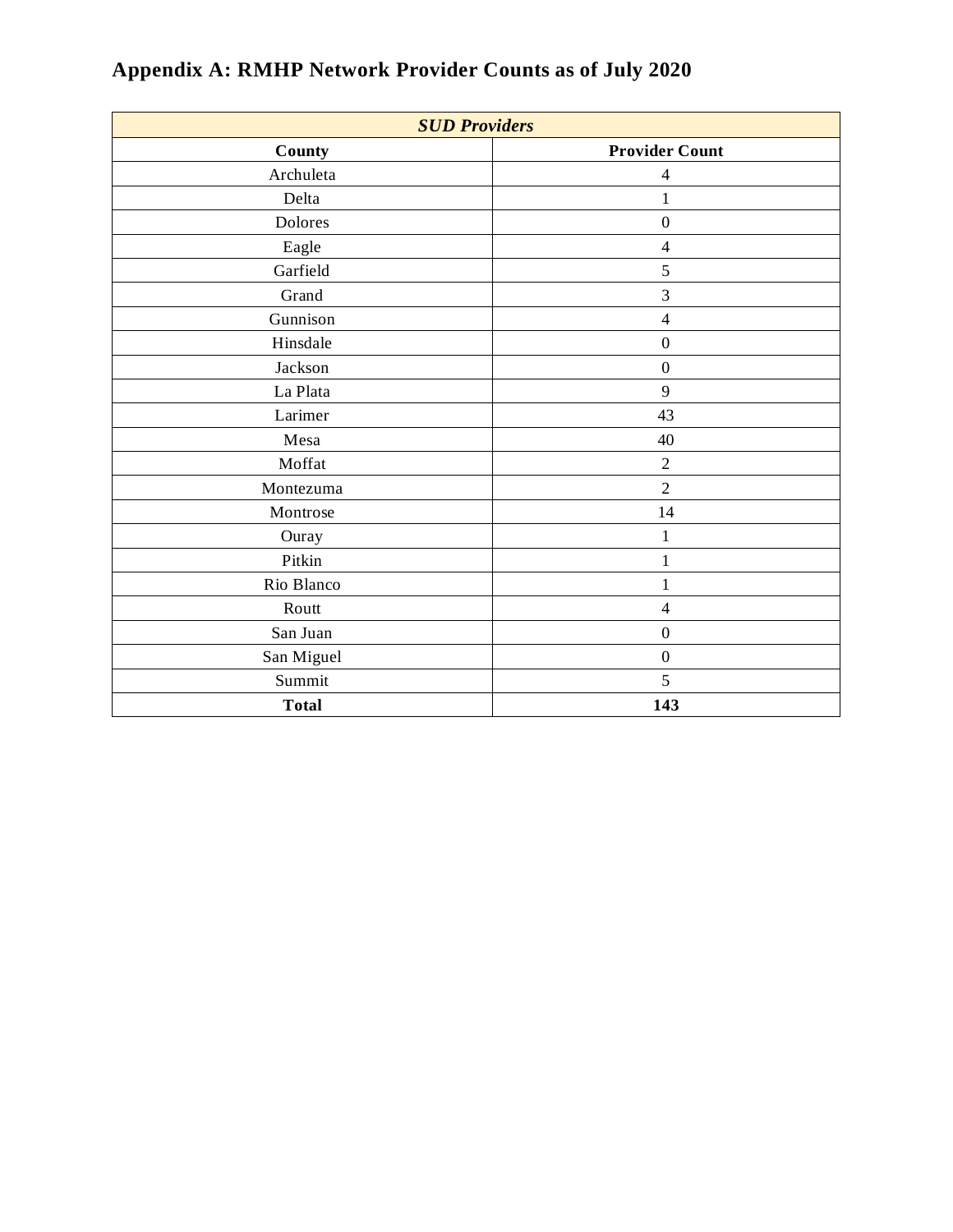| Psychiatrists |                       |  |  |  |
|---------------|-----------------------|--|--|--|
| County        | <b>Provider Count</b> |  |  |  |
| Archuleta     | 1                     |  |  |  |
| Delta         | $\,1$                 |  |  |  |
| Dolores       | $\boldsymbol{0}$      |  |  |  |
| Eagle         | 3                     |  |  |  |
| Garfield      | $\overline{4}$        |  |  |  |
| Grand         | $\boldsymbol{0}$      |  |  |  |
| Gunnison      | $\mathbf{1}$          |  |  |  |
| Hinsdale      | $\boldsymbol{0}$      |  |  |  |
| Jackson       | $\boldsymbol{0}$      |  |  |  |
| La Plata      | 1                     |  |  |  |
| Larimer       | 52                    |  |  |  |
| Mesa          | 34                    |  |  |  |
| Moffat        | $\overline{4}$        |  |  |  |
| Montezuma     | $\mathbf{1}$          |  |  |  |
| Montrose      | $\sqrt{6}$            |  |  |  |
| Ouray         | $\boldsymbol{0}$      |  |  |  |
| Pitkin        | 1                     |  |  |  |
| Rio Blanco    | $\boldsymbol{0}$      |  |  |  |
| Routt         | 1                     |  |  |  |
| San Juan      | $\boldsymbol{0}$      |  |  |  |
| San Miguel    | $\mathbf{1}$          |  |  |  |
| Summit        | $\mathbf{1}$          |  |  |  |
| <b>Total</b>  | 112                   |  |  |  |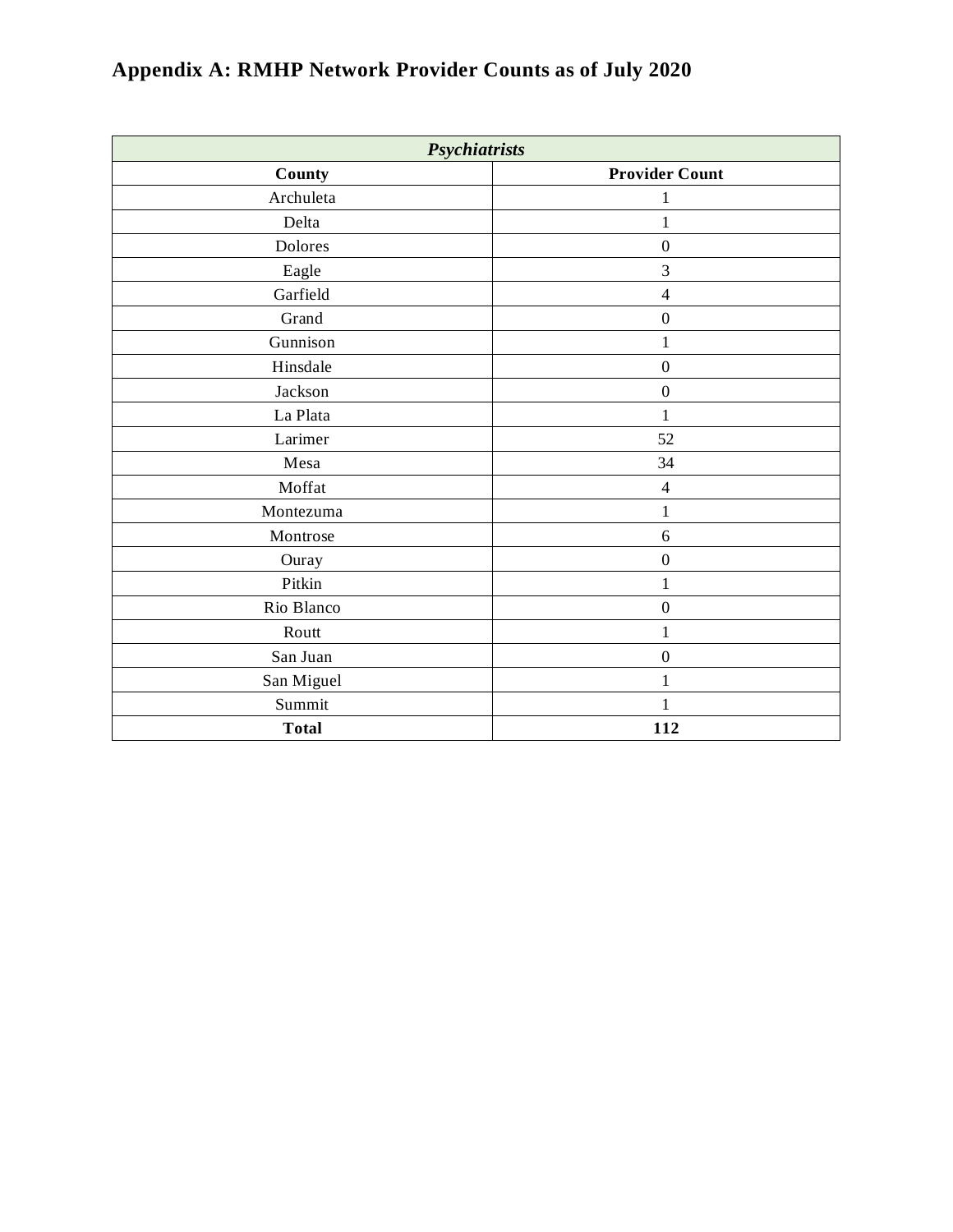| <b>Adult Mental Health Providers</b> |                       |  |  |  |
|--------------------------------------|-----------------------|--|--|--|
| County                               | <b>Provider Count</b> |  |  |  |
| Archuleta                            | 26                    |  |  |  |
| Delta                                | 27                    |  |  |  |
| Dolores                              | $\mathbf{1}$          |  |  |  |
| Eagle                                | 22                    |  |  |  |
| Garfield                             | 34                    |  |  |  |
| Grand                                | 8                     |  |  |  |
| Gunnison                             | 17                    |  |  |  |
| Hinsdale                             | $\mathbf{1}$          |  |  |  |
| Jackson                              | $\mathbf{1}$          |  |  |  |
| La Plata                             | 76                    |  |  |  |
| Larimer                              | 543                   |  |  |  |
| Mesa                                 | 211                   |  |  |  |
| Moffat                               | 10                    |  |  |  |
| Montezuma                            | 35                    |  |  |  |
| Montrose                             | $75\,$                |  |  |  |
| Ouray                                | $\sqrt{6}$            |  |  |  |
| Pitkin                               | 9                     |  |  |  |
| Rio Blanco                           | 5                     |  |  |  |
| Routt                                | 24                    |  |  |  |
| San Juan                             | $\boldsymbol{0}$      |  |  |  |
| San Miguel                           | 11                    |  |  |  |
| Summit                               | 29                    |  |  |  |
| <b>Total</b>                         | 1,171                 |  |  |  |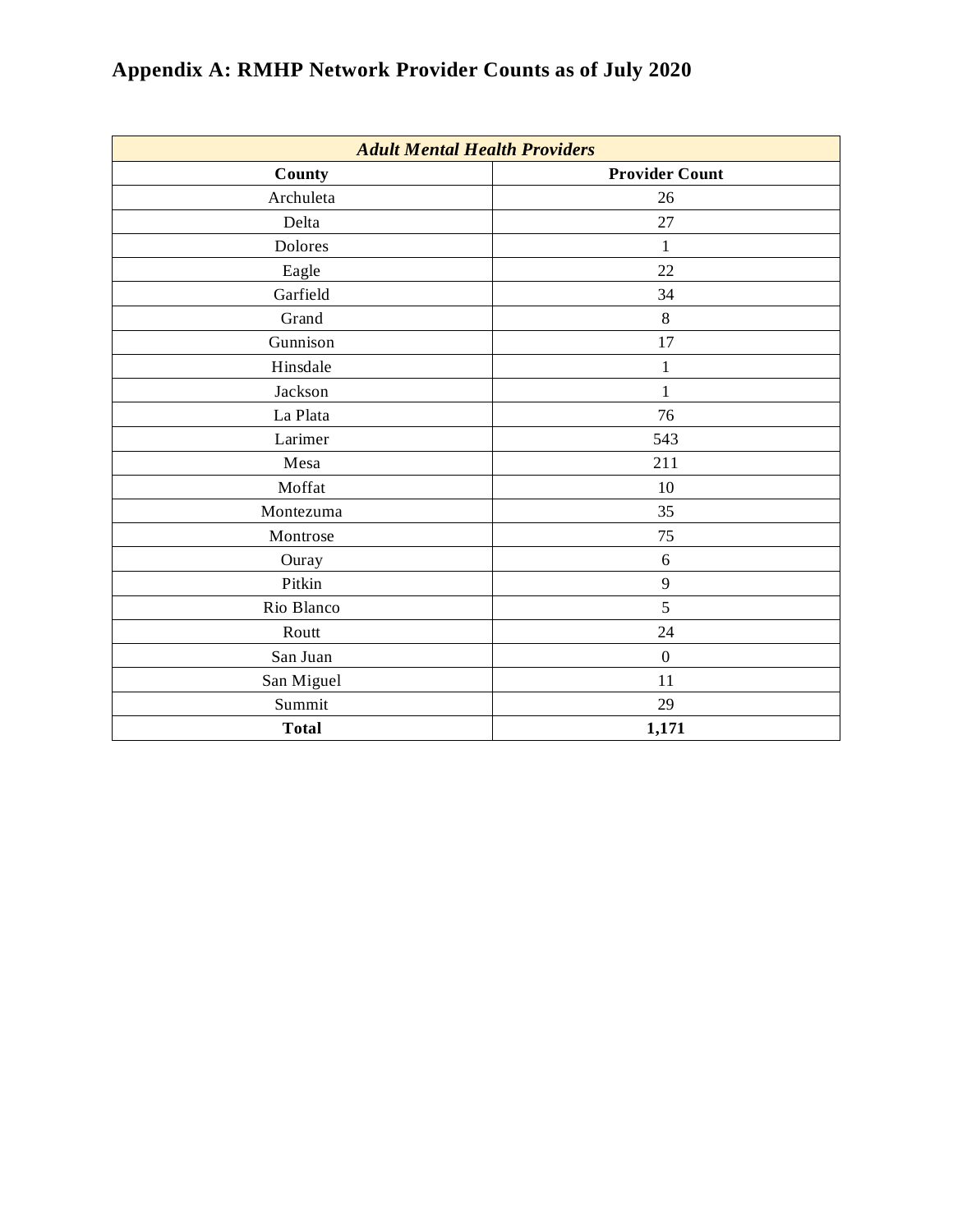| <b>Pediatric Mental Health Providers</b> |                       |  |  |  |
|------------------------------------------|-----------------------|--|--|--|
| County                                   | <b>Provider Count</b> |  |  |  |
| Archuleta                                | 24                    |  |  |  |
| Delta                                    | 26                    |  |  |  |
| Dolores                                  | $\mathbf{1}$          |  |  |  |
| Eagle                                    | 22                    |  |  |  |
| Garfield                                 | 34                    |  |  |  |
| Grand                                    | $\tau$                |  |  |  |
| Gunnison                                 | 16                    |  |  |  |
| Hinsdale                                 | $\mathbf{1}$          |  |  |  |
| Jackson                                  | 1                     |  |  |  |
| La Plata                                 | 75                    |  |  |  |
| Larimer                                  | 489                   |  |  |  |
| Mesa                                     | 169                   |  |  |  |
| Moffat                                   | 10                    |  |  |  |
| Montezuma                                | 39                    |  |  |  |
| Montrose                                 | 66                    |  |  |  |
| Ouray                                    | 5                     |  |  |  |
| Pitkin                                   | $\,8\,$               |  |  |  |
| Rio Blanco                               | 3                     |  |  |  |
| Routt                                    | $18\,$                |  |  |  |
| San Juan                                 | $\boldsymbol{0}$      |  |  |  |
| San Miguel                               | 11                    |  |  |  |
| Summit                                   | 22                    |  |  |  |
| <b>Total</b>                             | 1,047                 |  |  |  |

| <b>RMHP Prime Overall Network</b> |                                     |
|-----------------------------------|-------------------------------------|
| <b>Number of Providers</b>        | <b>Provider Type</b>                |
| 287                               | <b>Adult Primary Care providers</b> |
| 273                               | Pediatric Primary Care providers    |
| 121                               | OB/GYN providers                    |
| 274                               | Family Planning providers           |
| $\overline{2}$                    | Gerontology providers               |
| 37                                | Internal Medicine providers         |
| 263                               | Physician Specialists               |